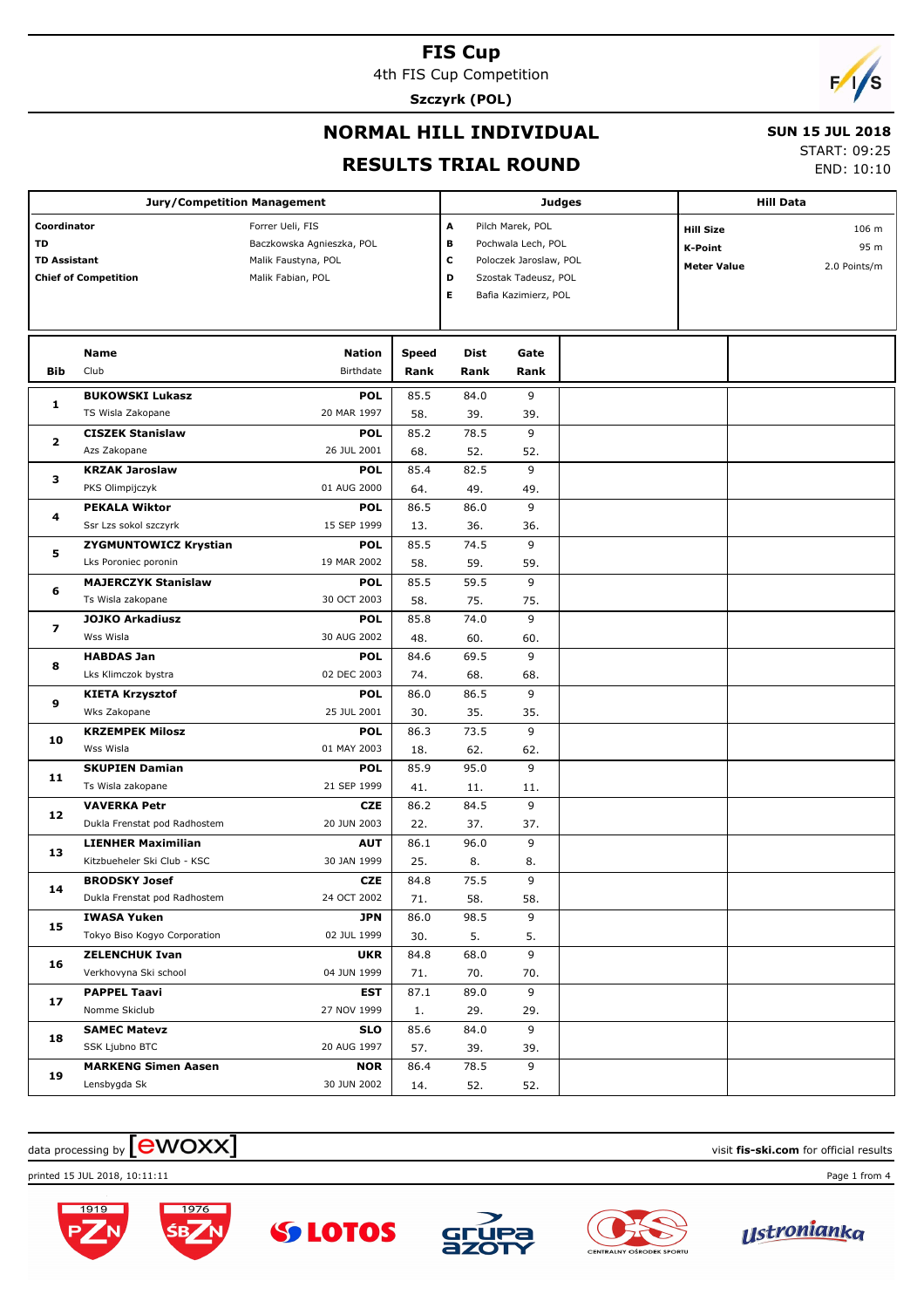4th FIS Cup Competition

**Szczyrk (POL)**

# F

## **NORMAL HILL INDIVIDUAL**

#### **SUN 15 JUL 2018**

## **RESULTS TRIAL ROUND**

START: 09:25 END: 10:10

|          |                                                       |                           |       |      |          | LIVD. 10.16 |
|----------|-------------------------------------------------------|---------------------------|-------|------|----------|-------------|
|          | Name                                                  | <b>Nation</b>             | Speed | Dist | Gate     |             |
| Bib      | Club                                                  | Birthdate                 | Rank  | Rank | Rank     |             |
|          | <b>HAUSER Krystof</b>                                 | <b>CZE</b>                | 84.6  | 62.5 | 9        |             |
| 20       | Dukla Liberec                                         | 29 DEC 2002               | 74.   | 74.  | 74.      |             |
|          | <b>NIZNIK Adam</b>                                    | <b>POL</b>                | 85.8  | 97.0 | 9        |             |
| 21       | Ts Wisla zakopane                                     | 07 OCT 2002               | 48.   | 7.   | 7.       |             |
|          | <b>CECON Francesco</b>                                | <b>ITA</b>                | 85.5  | 94.5 | 9        |             |
| 22       | <b>BACHMANN SCSDRL</b>                                | 13 NOV 2001               | 58.   | 13.  | 13.      |             |
|          | <b>CAMPREGHER Andrea</b>                              | <b>ITA</b>                | 84.9  | 74.0 | 9        |             |
| 23       | <b>GS MONTE GINER</b>                                 | 20 JUN 2001               | 70.   | 60.  | 60.      |             |
|          | <b>KELLERMANN Sebestian</b>                           | <b>CZE</b>                | 86.2  | 73.5 | 9        |             |
| 24       | Dukla Frenstat pod Radhostem                          | 17 JUN 2000               | 22.   | 62.  | 62.      |             |
|          | <b>SIKOLA Jakub</b>                                   | <b>CZE</b>                | 85.9  | 79.5 | 9        |             |
| 25       | Jested Liberec                                        | 05 OCT 2001               | 41.   | 51.  | 51.      |             |
|          | <b>CZYZ Bartosz</b>                                   | <b>POL</b>                | 85.9  | 92.0 | 9        |             |
| 26       | WSS Wisla                                             | 14 AUG 1999               | 41.   | 20.  | 20.      |             |
|          | <b>MORODER Daniel</b>                                 | <b>ITA</b>                | 85.7  | 73.0 | 9        |             |
| 27       | GARDENA RAIFFEISEN                                    | 22 JAN 2002               | 54.   | 64.  | 64.      |             |
|          |                                                       | <b>POL</b>                | 85.8  | 72.0 | 9        |             |
| 28       | <b>PAWLOWSKI Szymon</b><br>Lks Klimczok bystra        | 06 OCT 2000               | 48.   | 65.  | 65.      |             |
| 29       | <b>PACURAR Radu Mihai</b>                             | <b>ROU</b>                | 86.4  | 84.0 | 9        |             |
|          | Cs Dinamo rasnov                                      | 06 SEP 2001               |       | 39.  | 39.      |             |
| 30<br>31 |                                                       | <b>POL</b>                | 14.   |      | 9        |             |
|          | <b>NIEMCZYK Karol</b>                                 | 06 MAY 2001               | 86.0  | 71.0 |          |             |
|          | Lks Klimczok bystra                                   |                           | 30.   | 67.  | 67.<br>9 |             |
|          | <b>SPULBER Mihnea Alexandru</b>                       | <b>ROU</b>                | 86.4  | 72.0 |          |             |
|          | Acs Sacele                                            | 11 DEC 2000               | 14.   | 65.  | 65.      |             |
| 32       | <b>SOKOLENKO Konstantin</b>                           | <b>KAZ</b>                | 85.8  | 68.5 | 9        |             |
|          |                                                       | 09 NOV 1987               | 48.   | 69.  | 69.      |             |
| 33       | <b>RYDL Radek</b>                                     | <b>CZE</b>                | 85.9  | 77.0 | 9        |             |
|          | Ski Klub Harrachov                                    | 15 JUL 2001               | 41.   | 55.  | 55.      |             |
| 34       | <b>JOJKO Szymon</b>                                   | <b>POL</b>                | 85.9  | 92.5 | 9        |             |
|          | Wss Wisla                                             | 24 JUL 2001               | 41.   | 18.  | 18.      |             |
| 35       | <b>LAUCHLAN Nigel</b>                                 | <b>CAN</b>                | 86.0  | 83.5 | 9        |             |
|          | Altius Nordic SC                                      | 03 MAR 1996               | 30.   | 44.  | 44.      |             |
| 36       | <b>KAGU Markkus</b>                                   | <b>EST</b><br>25 NOV 2002 | 84.8  | 65.5 | 9        |             |
|          |                                                       |                           | 71.   | 72.  | 72.      |             |
| 37       | <b>HOLUB Benedikt</b><br>Dukla Frenstat pod Radhostem | <b>CZE</b><br>02 OCT 2000 | 85.8  | 89.0 | 9        |             |
|          |                                                       |                           | 48.   | 29.  | 29.<br>9 |             |
| 38       | <b>SLUKA Mikulas</b><br>Jested Liberec                | <b>CZE</b><br>22 FEB 2001 | 85.5  | 83.5 |          |             |
|          |                                                       |                           | 58.   | 44.  | 44.<br>9 |             |
| 39       | <b>ROBNIK Luka</b><br>SSK Ljubno BTC                  | <b>SLO</b><br>25 OCT 2001 | 85.2  | 91.0 |          |             |
|          |                                                       |                           | 68.   | 24.  | 24.      |             |
| 40       | <b>HERMANSON Ivo-Niklas</b><br>Nomme Sportclub        | <b>EST</b><br>13 JUN 2000 | 85.3  | 68.0 | 9        |             |
|          |                                                       |                           | 67.   | 70.  | 70.      |             |
| 41       | <b>CACINA Daniel Andrei</b>                           | <b>ROU</b>                | 87.0  | 76.5 | 9        |             |
|          | Cs Dinamo rasnov                                      | 17 OCT 2001               | 2.    | 56.  | 56.      |             |
| 42       | <b>VIDIC Matija</b>                                   | <b>SLO</b>                | 85.4  | 81.0 | 9        |             |
|          | SSK Ilirija                                           | 30 AUG 2000               | 64.   | 50.  | 50.      |             |
| 43       | <b>LASOTA Damian</b>                                  | CZE                       | 86.6  | 83.5 | 9        |             |
|          | TJ Trinec                                             | 11 MAY 1997               | 8.    | 44.  | 44.      |             |

data processing by **CWOXX** and  $\overline{A}$  and  $\overline{B}$  wisit **fis-ski.com** for official results







**SS LOTOS** 







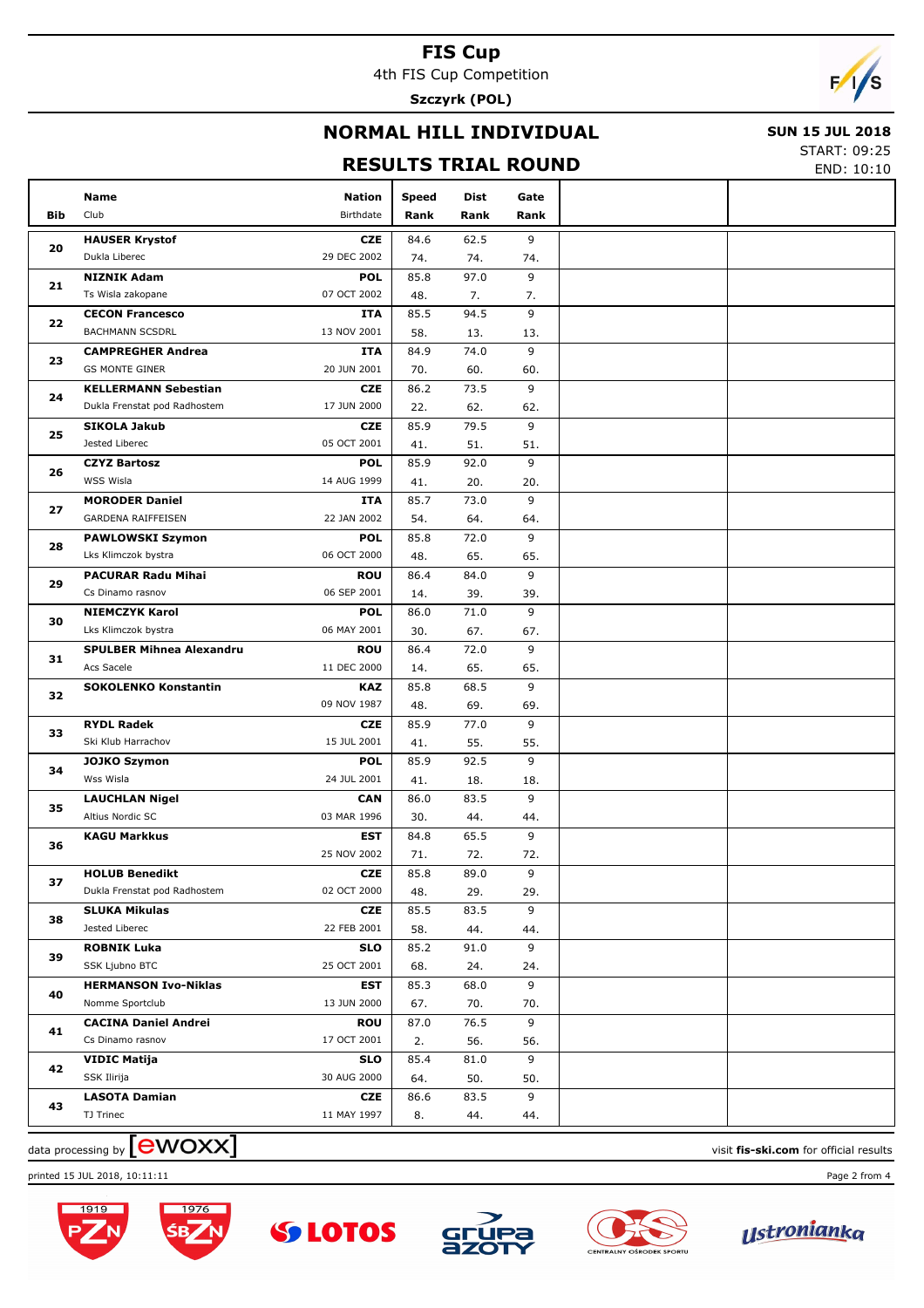4th FIS Cup Competition

**Szczyrk (POL)**

# F

## **NORMAL HILL INDIVIDUAL**

#### **SUN 15 JUL 2018**

## **RESULTS TRIAL ROUND**

START: 09:25 END: 10:10

|                |                                             |               |              |       |          | END. 10.10 |
|----------------|---------------------------------------------|---------------|--------------|-------|----------|------------|
|                | Name                                        | <b>Nation</b> | <b>Speed</b> | Dist  | Gate     |            |
| Bib            | Club                                        | Birthdate     | Rank         | Rank  | Rank     |            |
|                | <b>ALTER Markkus</b>                        | <b>EST</b>    | 85.9         | 63.0  | 9        |            |
| 44             | Pohjakotkas Sport society                   | 27 JUN 2002   | 41.          | 73.   | 73.      |            |
|                | <b>FELDOREAN Andrei</b>                     | <b>ROU</b>    | 86.1         | 91.5  | 9        |            |
| 45             | Acs Sacele                                  | 13 APR 2000   | 25.          | 23.   | 23.      |            |
|                | <b>KOS Lovro</b>                            | <b>SLO</b>    | 86.0         | 93.5  | 9        |            |
| 46             | SSK Ilirija                                 | 23 JUL 1999   | 30.          | 16.   | 16.      |            |
|                | <b>BRESADOLA Giovanni</b>                   | ITA           | 86.1         | 98.5  | 9        |            |
| 47             | <b>GS MONTE GINER</b>                       | 17 FEB 2001   | 25.          | 5.    | 5.       |            |
|                | <b>VASKUL Andrii</b>                        | <b>UKR</b>    | 86.1         | 87.0  | 9        |            |
| 48             | Vorokhta Ski school                         | 01 APR 1999   | 25.          | 33.   | 33.      |            |
|                |                                             | ITA           | 86.3         | 76.0  | 9        |            |
| 49             | <b>GALIANI Mattia</b><br>GARDENA RAIFFEISEN | 05 MAY 2002   |              |       |          |            |
|                |                                             |               | 18.          | 57.   | 57.<br>9 |            |
| 50             | <b>SELCER Radek</b>                         | <b>CZE</b>    | 85.4         | 78.0  |          |            |
|                | Dukla Frenstat pod Radhostem                | 10 AUG 2001   | 64.          | 54.   | 54.      |            |
| 51             | <b>MARUSIAK Yevhen</b>                      | <b>UKR</b>    | 86.0         | 95.0  | 9        |            |
|                | Verkhovyna Ski school                       | 16 MAR 2000   | 30.          | 11.   | 11.      |            |
| 52             | <b>GRUSZKA Mateusz</b>                      | <b>POL</b>    | 85.5         | 92.5  | 9        |            |
|                | Azs Zakopane                                | 04 APR 2001   | 58.          | 18.   | 18.      |            |
| 53             | <b>KVEDER Miha</b>                          | <b>SLO</b>    | 86.3         | 102.0 | 9        |            |
| 54<br>55<br>56 | Ssk Sam ihan                                | 18 OCT 1993   | 18.          | 1.    | 1.       |            |
|                | <b>ZAMBELLI Gabriele</b>                    | ITA           | 86.0         | 95.5  | 9        |            |
|                | <b>GS MONTE GINER</b>                       | 08 MAR 1999   | 30.          | 10.   | 10.      |            |
|                | <b>WACKERNELL Julian</b>                    | <b>AUT</b>    | 86.6         | 84.0  | 9        |            |
|                | Sv Innsbruck-bergisel                       | 21 JAN 2000   | 8.           | 39.   | 39.      |            |
|                | <b>STOSEL Kacper</b>                        | POL           | 86.1         | 84.0  | 9        |            |
|                | Azs Zakopane                                | 07 JAN 2001   | 25.          | 39.   | 39.      |            |
| 57             | <b>HOERL Jan</b>                            | <b>AUT</b>    | 85.7         | 96.0  | 9        |            |
|                | SC Bischofshofen                            | 16 OCT 1998   | 54.          | 8.    | 8.       |            |
| 58             | <b>BIEGUN Krzysztof</b>                     | POL           | 86.2         | 99.5  | 9        |            |
|                | SS-R LZS Sokol Szczyrk                      | 21 MAY 1994   | 22.          | 4.    | 4.       |            |
| 59             | <b>SATO Yukiya</b>                          | JPN           |              |       |          |            |
|                | Megmilk Snow Brand Ski Team                 | 19 JUN 1995   |              |       |          |            |
| 60             | <b>BOMBEK Jan</b>                           | <b>SLO</b>    | 86.6         | 101.5 | 9        |            |
|                | SSK Ljubno BTC                              | 04 DEC 2001   | 8.           | 2.    | 2.       |            |
| 61             | <b>MALTSEV Kevin</b>                        | EST           | 86.7         | 100.0 | 9        |            |
|                | Elva Skiclub                                | 04 JUL 2000   | 6.           | 3.    | 3.       |            |
| 62             | <b>REISENAUER Janni</b>                     | <b>AUT</b>    | 86.3         | 94.0  | 9        |            |
|                | TSU St. Veit-Salzburg                       | 07 NOV 1997   | 18.          | 15.   | 15.      |            |
| 63             | <b>RUPITSCH Markus</b>                      | <b>AUT</b>    | 86.0         | 92.0  | 9        |            |
|                | KSG Klagenfurt-Kaernten                     | 08 NOV 1997   | 30.          | 20.   | 20.      |            |
| 64             | <b>NOMME Martti</b>                         | EST           | 86.0         | 94.5  | 9        |            |
|                | Andsumae Skiclub                            | 07 AUG 1993   | 30.          | 13.   | 13.      |            |
| 65             | <b>VODUSEK Lovro</b>                        | <b>SLO</b>    | 86.8         | 93.0  | 9        |            |
|                | Ssk Ljubno btc                              | 28 DEC 2000   | 4.           | 17.   | 17.      |            |
| 66             | <b>HOFER Thomas</b>                         | <b>AUT</b>    | 86.6         | 83.0  | 9        |            |
|                | SV Innsbruck-Bergisel-Tirol                 | 28 JAN 1996   | 8.           | 48.   | 48.      |            |
| 67             | <b>LACKNER Thomas</b>                       | <b>AUT</b>    | 85.9         | 91.0  | 9        |            |
|                | HSV Absam-Bergisel-Tirol                    | 09 APR 1993   | 41.          | 24.   | 24.      |            |
|                |                                             |               |              |       |          |            |

 $\alpha$  data processing by  $\boxed{\text{ewOX}}$ 

printed 15 JUL 2018, 10:11:11 Page 3 from 4





**SS LOTOS**